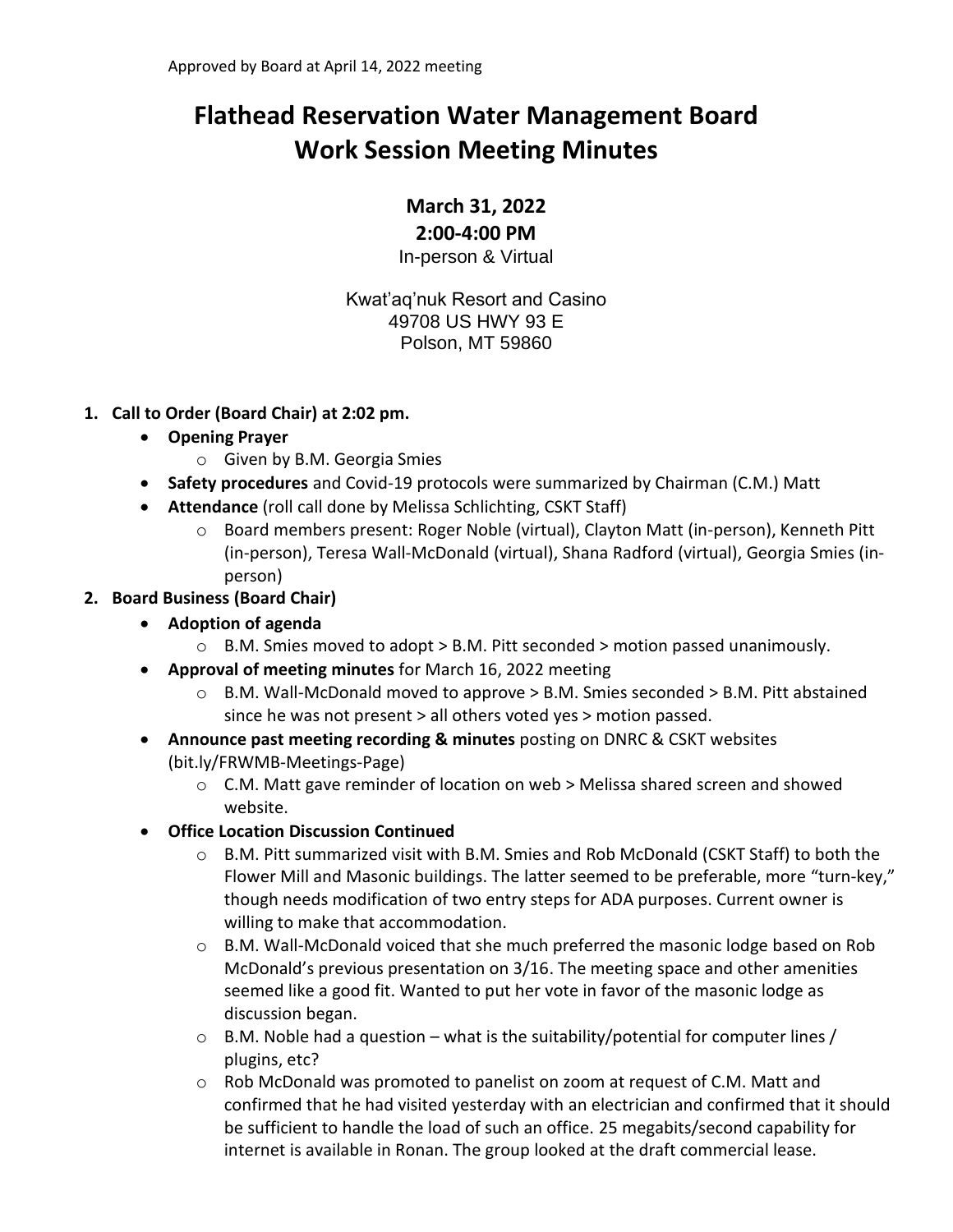Approved by Board at April 14, 2022 meeting

- $\circ$  B.M. Wall-McDonald asked if the lease draft was time limited (sometimes there is a 30day expiration date on these). The answer was no. Rob McDonald remarked that the owner has mentioned that she likes the idea of the board as a tenant and currently has no one else looking.
- $\circ$  B.M. Pitt remarked that after reading the draft lease, it appears to him that it was prepared with a private entity in mind, rather than a quasi-governmental one like the board, and that some of the promises and clauses are not things the board has the authority to adhere to.
- $\circ$  B.M. Noble suggested that we make the retrofit of the electrical setup (making the location suitable for multiple computers) part of the lease conversation. If the landlord was willing to make that her expense, for example, maybe we would agree to the 5-year lease rather than a 3-year.
- $\circ$  C.M. Matt agreed and asked Melissa Schlichting to include that in the lease discussion. Melissa agreed to include it.
- $\circ$  B.M. Wall-McDonald moved to get back to the landlord to discuss and negotiate the issues discussed today and move this forward, to analyze what lease term might be appropriate, with the items raised by B.M. Noble and Melissa included > B.M. Pitt seconded > motion passed unanimously.

## • **Draft Staffing Plan and Organization Chart for Office of the Water Engineer**

- o Melissa shared screen. Alan Mickelsen introduced himself as a contract consultant hired by the state to help with foundational board and office of the water engineer items. He described the current staffing plan as a second iteration. It was decided in this draft (vs. the previous version) that the water engineer position should be the top position, as described in compact. A mid-level hydrologist was recently added when the need was recognized.
- $\circ$  C.M. Matt requested an updated org chart to go with this plan. Mr. Mickelsen agreed to distribute.
- o Teresa asks if it is truly a DNRC draft (as it says at the top) or if it is more of a collaboration. Melissa clarified that it has been discussed at length but drafted by DNRC. B.M. Wall-McDonald also asked to clarify what "Third Party Staffing Contract Fee" was. Melissa characterized it as money set aside for paying a recruiter which is typically a percentage of the salary of the job being recruited for. B.M. Wall-McDonald wondered if six staff were necessary?

#### • **Engineer Job Description**

- $\circ$  Roger looks at the job description and staffing plan as a work in progress. He thinks it may be a bit arbitrary at the moment but anticipates that the group will iron it out.
- o Melissa gave summary that she and the state have reached out to HR firms to solicit help – managing benefits packages, retirement, etc. This will be important to have in place for recruiting the right person. Melissa raises the idea of titling the water engineer position in such a way ("Water Resources Manager," for example) that it wouldn't discourage people who may be qualified. Being a certified engineer, after all, is not essential. There are other kinds of backgrounds and education in water resources listed as sufficient in the ordinance.
- $\circ$  C.M. Matt wanted to know if this package is nearly ready to bring to an HR firm which could help us advance this in a professional way (i.e., a nationwide search, recruitment).
- o B.M. Wall-McDonald liked the idea of the HR firm and voted in favor of moving forward.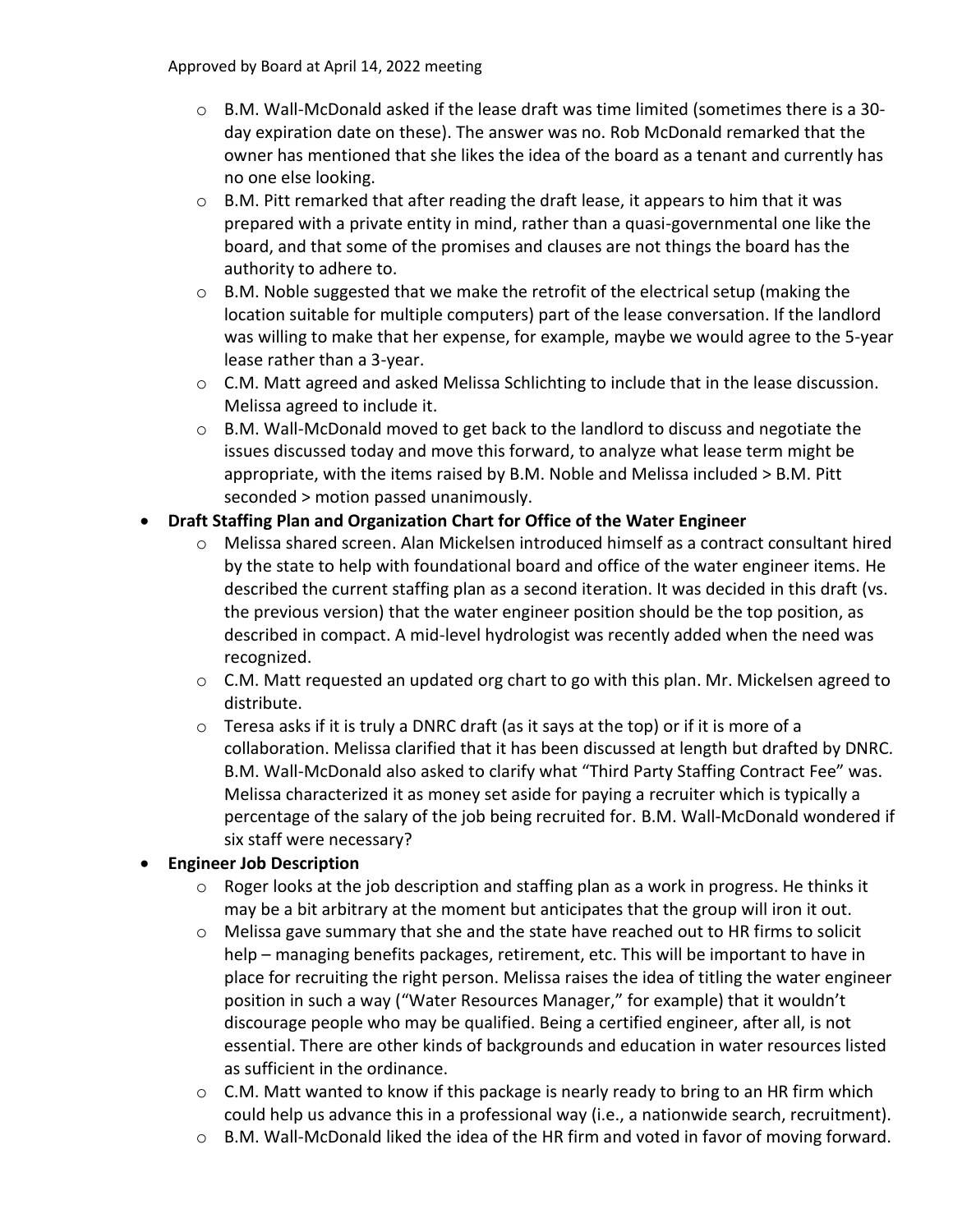Approved by Board at April 14, 2022 meeting

- $\circ$  Melissa said that the technical team has reached out to a couple firms which have varying levels of support that need to be considered carefully. She said the technical team is getting close to finalizing a proposal for the board's review on HR firm options.
- $\circ$  B.M. Noble requested that the board members email himself and B.M. Wall-McDonald with comments or suggested revisions so that they can get the job description finalized soon.

### • **Board member insurance**

- $\circ$  Melissa was asked to look into at the last meeting, general liability, building insurance, workman's comp, but especially directors and officers insurance. She contacted PayneWest—they were unable to find any carriers. Also reached out to another—they have not yet gotten back to her. This company, she knows, has done business on the reservation and she hopes to hear back soon.
- o B.M. Noble offered to send contact info from a firm out of Seattle that he is familiar with.
- o Melissa—will continue to look into this issue.

## • **Logo Discussion**

- $\circ$  Melissa introduced the discussion by summarizing a need for the Board / Office of the Engineer to have a logo to put on letterheads, water right authorizations, an awning out front, website, etc.
- $\circ$  C.M. Matt liked the idea of getting the community involved in the design somehow. B.M. Pitt liked the idea—suggested that schools be involved. B.M. Smies mentioned there are a lot of talented graphic designers and teachers in the valley, but we need to give them guidance in terms of theme and color, etc. B.M. Pitt suggested that this guidance include an emphasis on the unitary-ness of the board.
- o Rob McDonald shared a few sketches he came up with himself.
- $\circ$  B.M. Smies summarized the discussion in saying that board members liked the idea of soliciting ideas from the community but that we need to have something reproducible on paper (as well as looking good on web and mobile device); something simple in design; if it's going to teachers we need to give some guidance (for example, having them look at the stated mission of the board); personally she doesn't think we need to be wed to the full name of the board which takes up a lot of space.
- $\circ$  B.M. Wall-McDonald suggested we provide guidance in colors—e.g., the color of water.
- $\circ$  B.M. Noble, when asked by C.M. Matt, said that for his business he simply hired a graphic designer. He thought it was a good approach to stay simple.
- $\circ$  C.M. Matt suspected that we would hire a professional designer for the final design. He asked Rob McDonald to draft a notice / call for designs and ideas that incorporate the guidance discussed above. Rob agreed and recommended that a design idea, when received, be sent to a professional to shape up.

#### **3. DNRC consultant to assist with Board formation.**

• Alan Mickelsen introduced himself again and explained the state's reasoning for securing his help.

## **4. Update from staff on administrative items from 3/16/2022 meeting (Melissa)**

- Employer ID application status was able to get this which we can use to get a bank account.
- Bank account (Glacier Bank in Ronan). Now that we have a likely office location, we can finalize this.
- PO Box we can also proceed with this now that we have an office location (almost). C.M. Matt will need to go in to set this up.